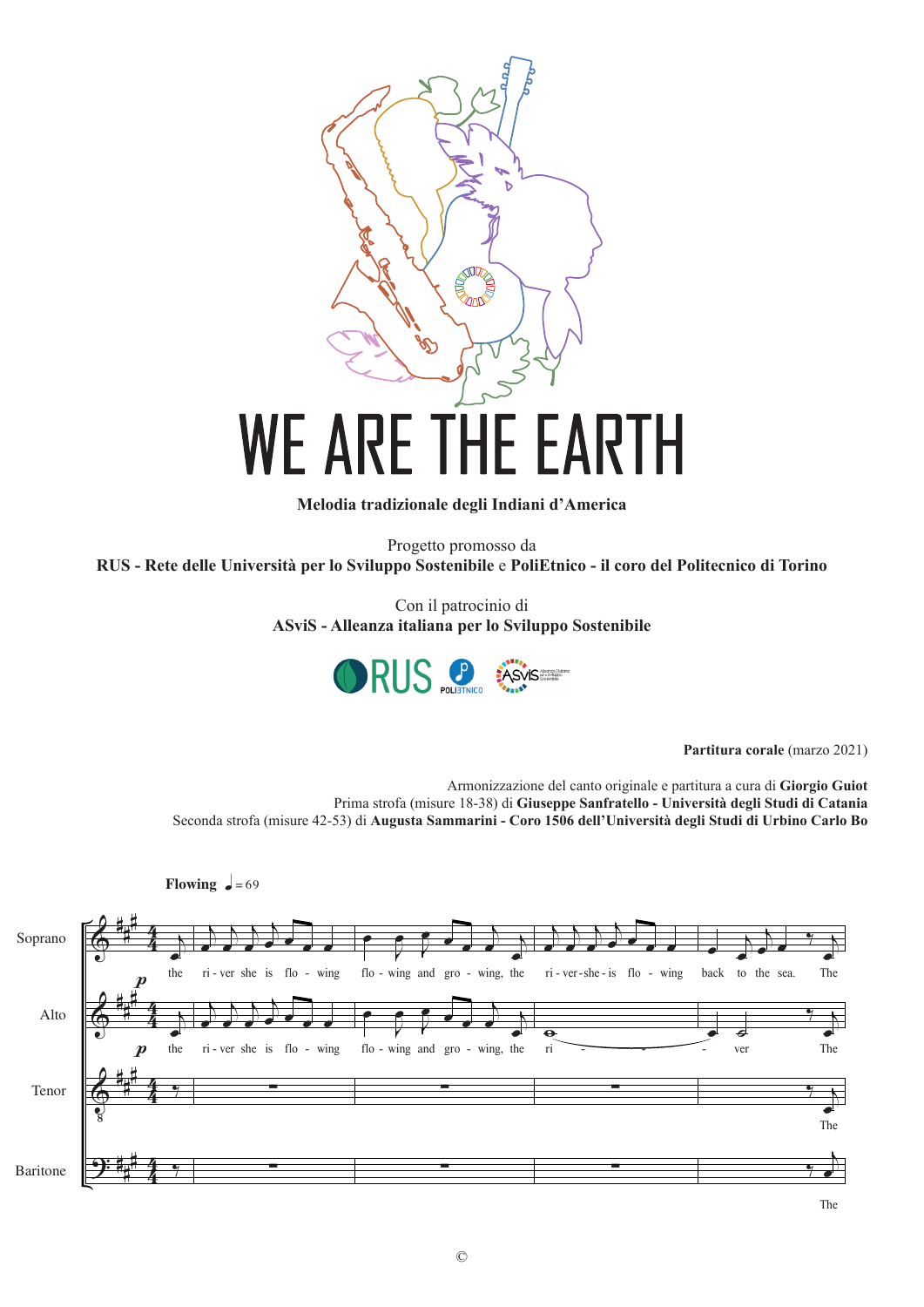



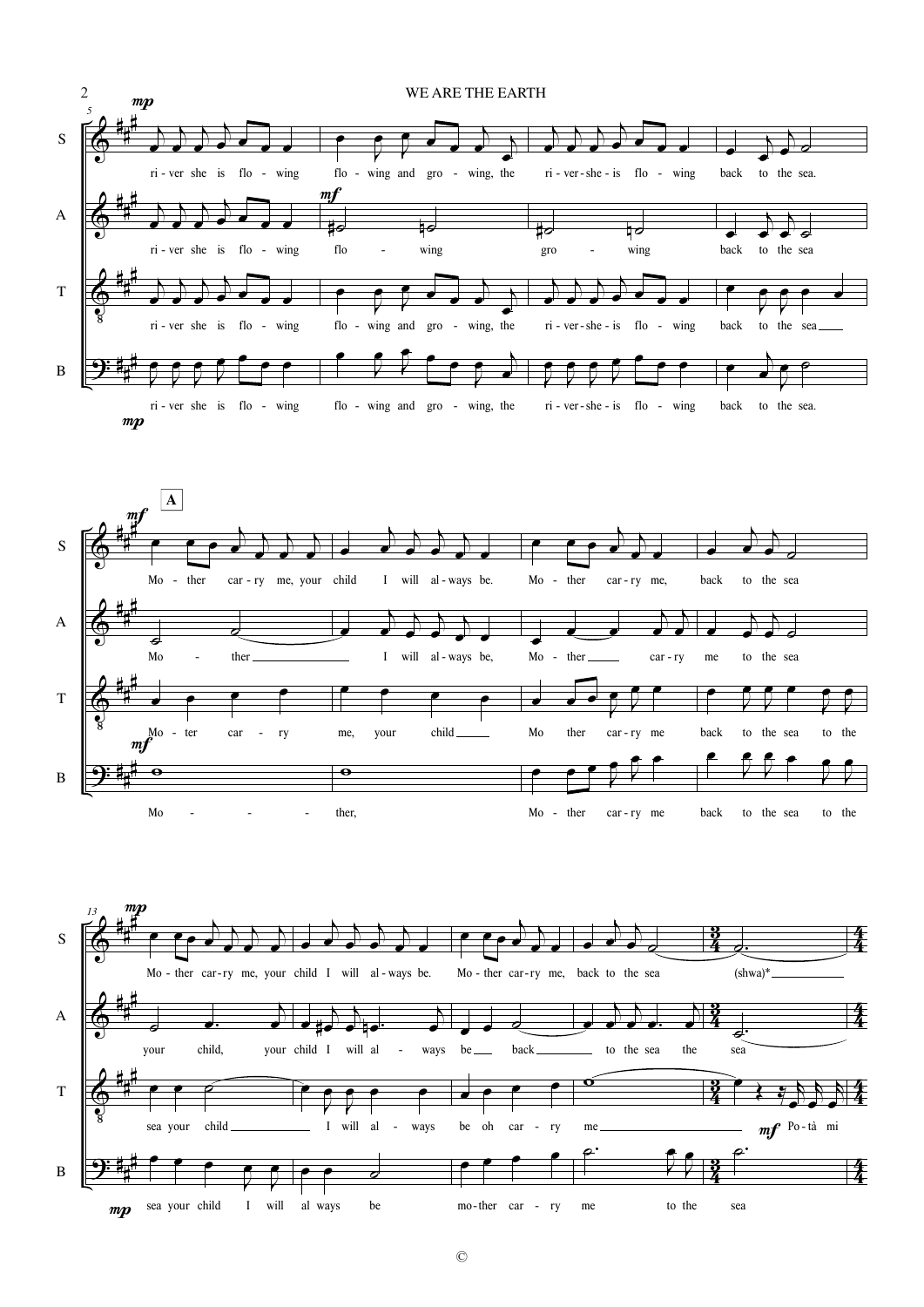





(shwa)\* suono basato su una vocale media, con bocca semiaperta. Il suono non dovrà essere fisso ma "esplorante, alla ricerca di risonanze armoniche con le altre voci. Per valorizzare la melodia dei tenori e per esserne valorizzato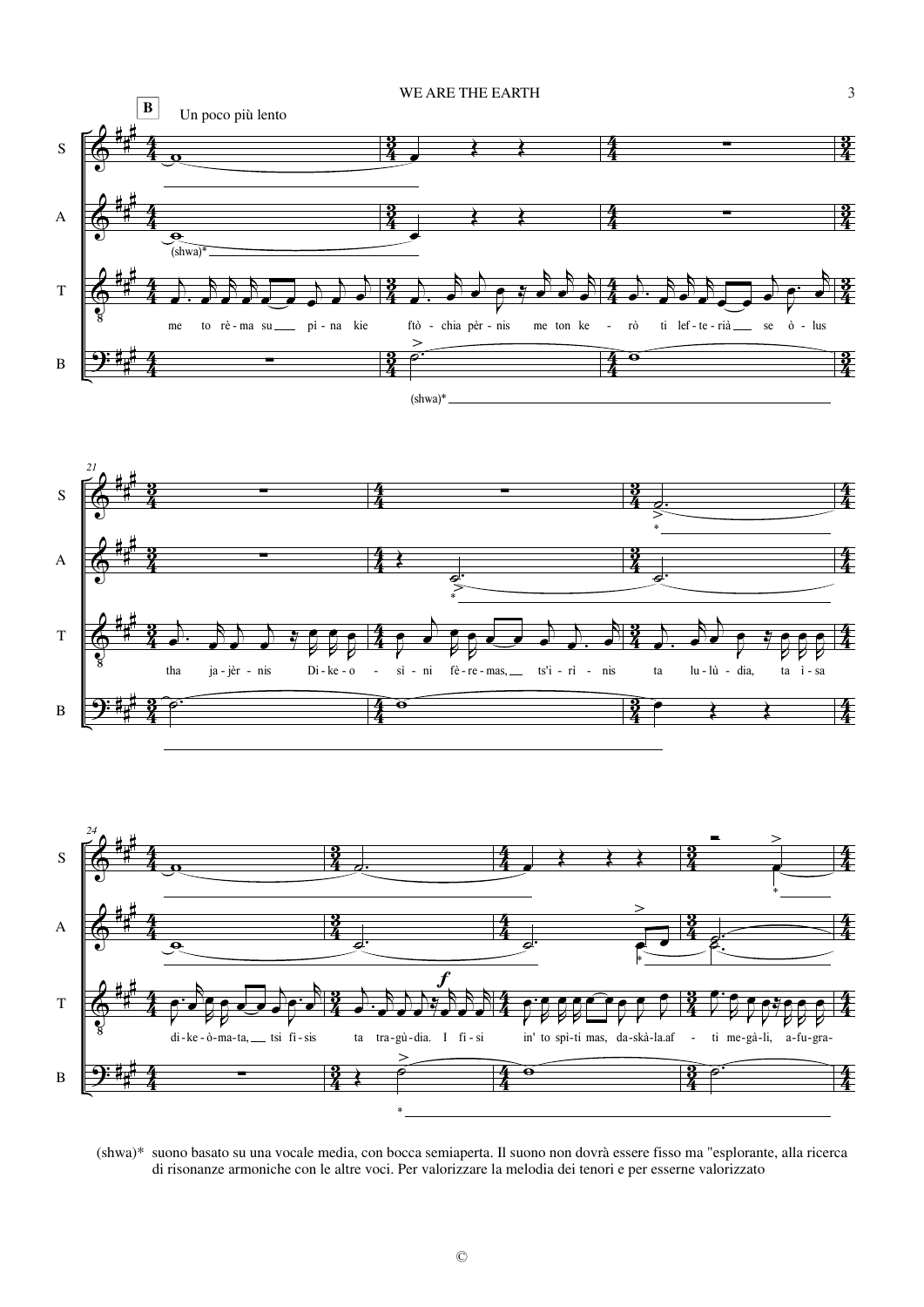



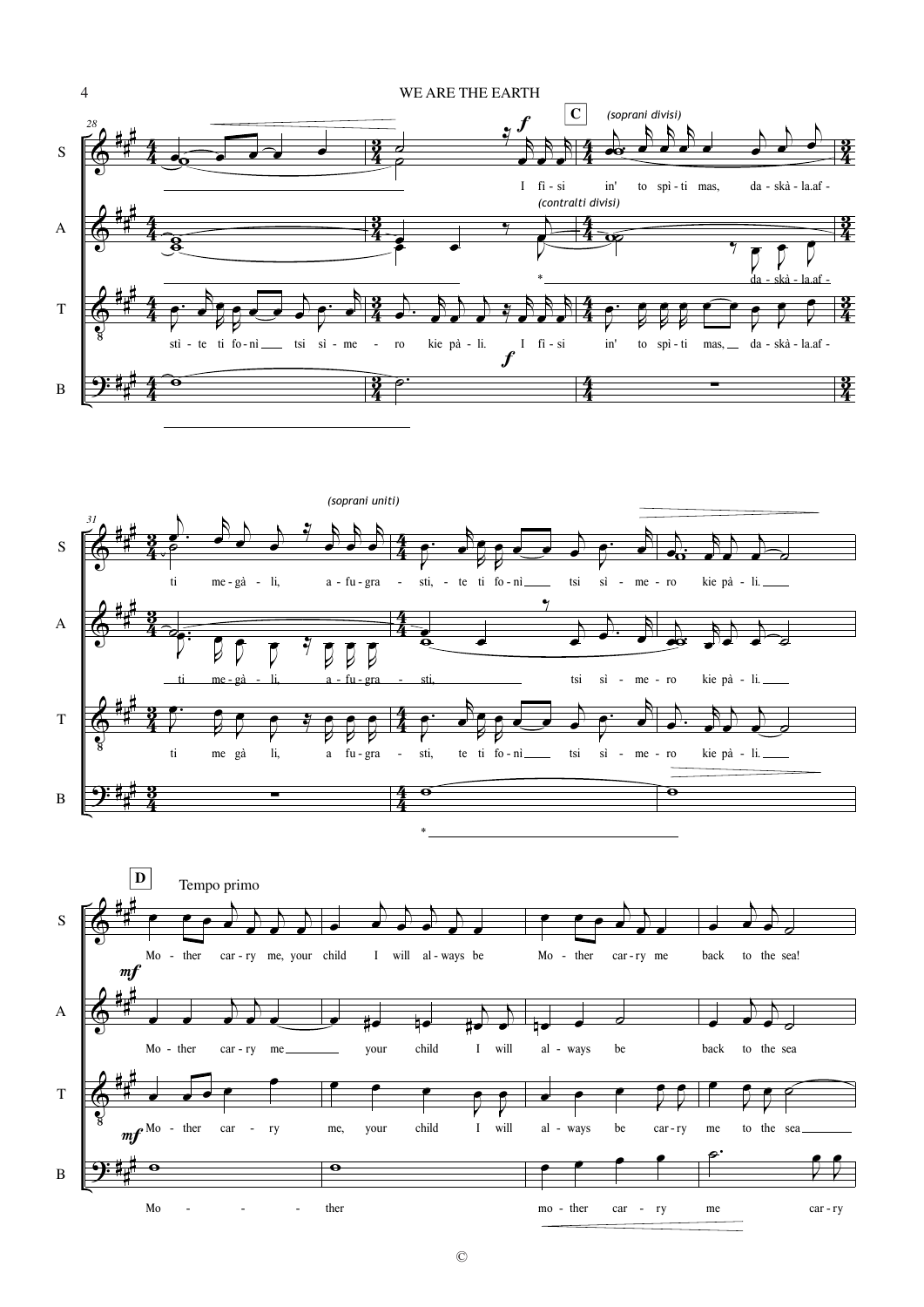## WE ARE THE EARTH







5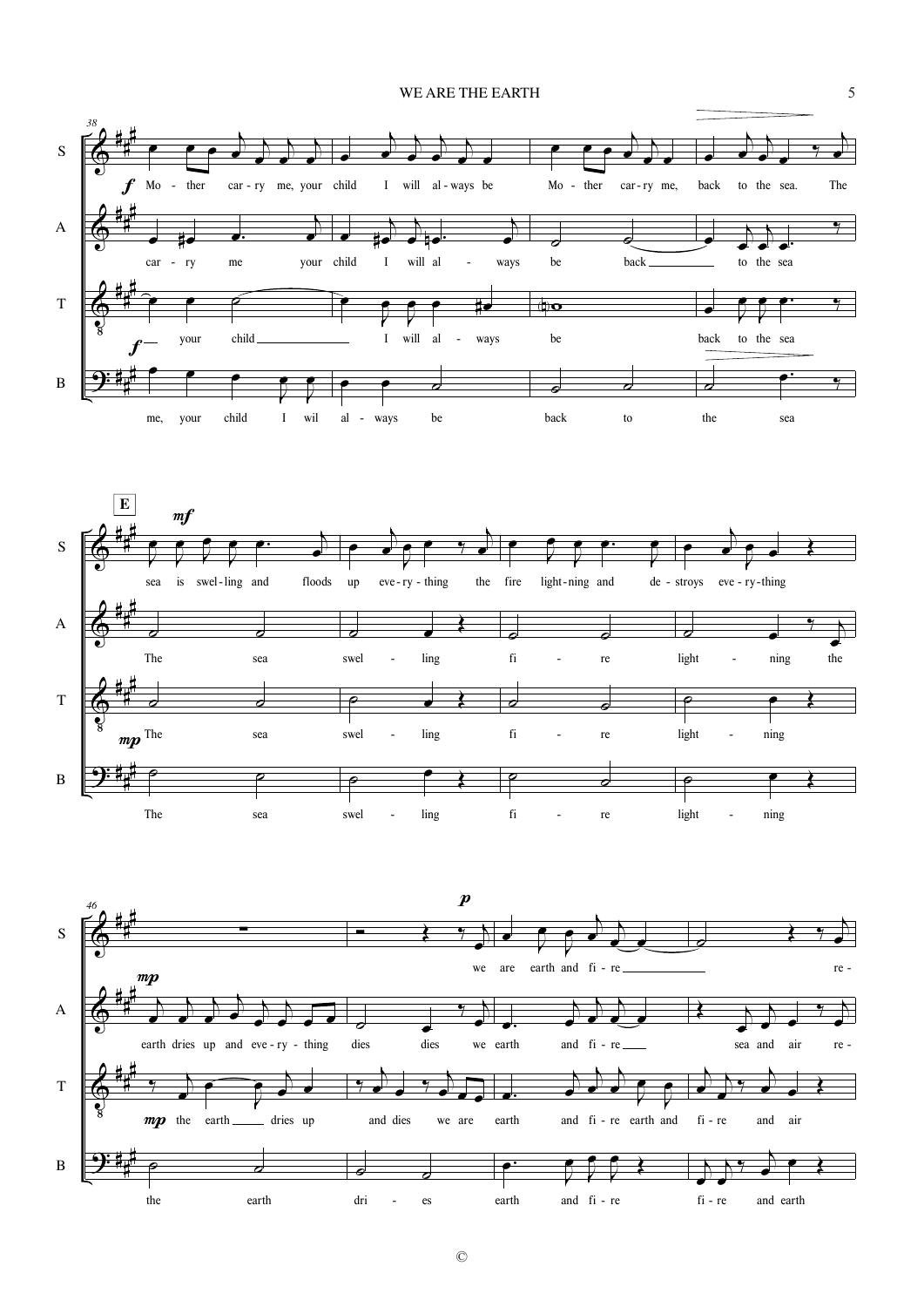



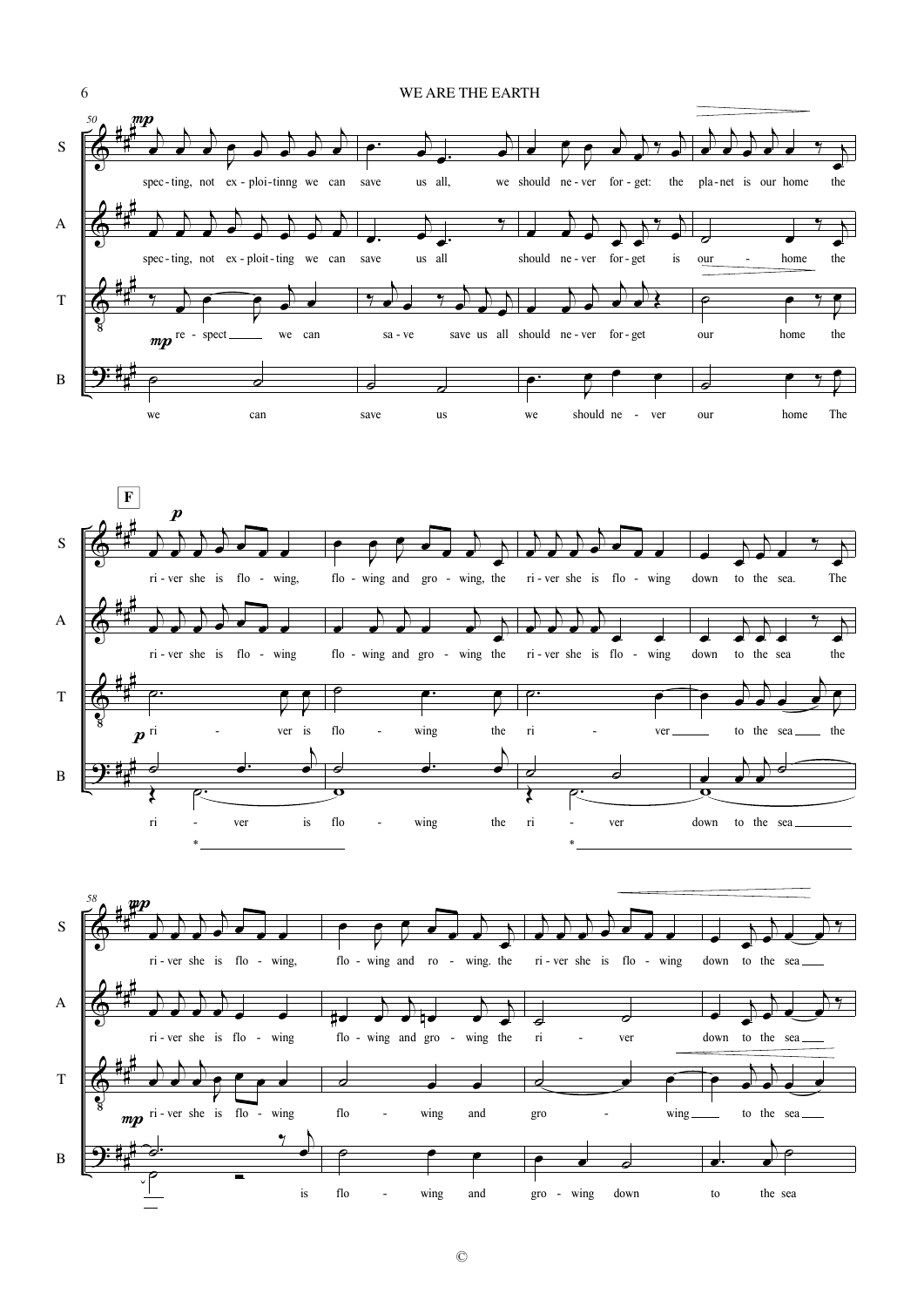



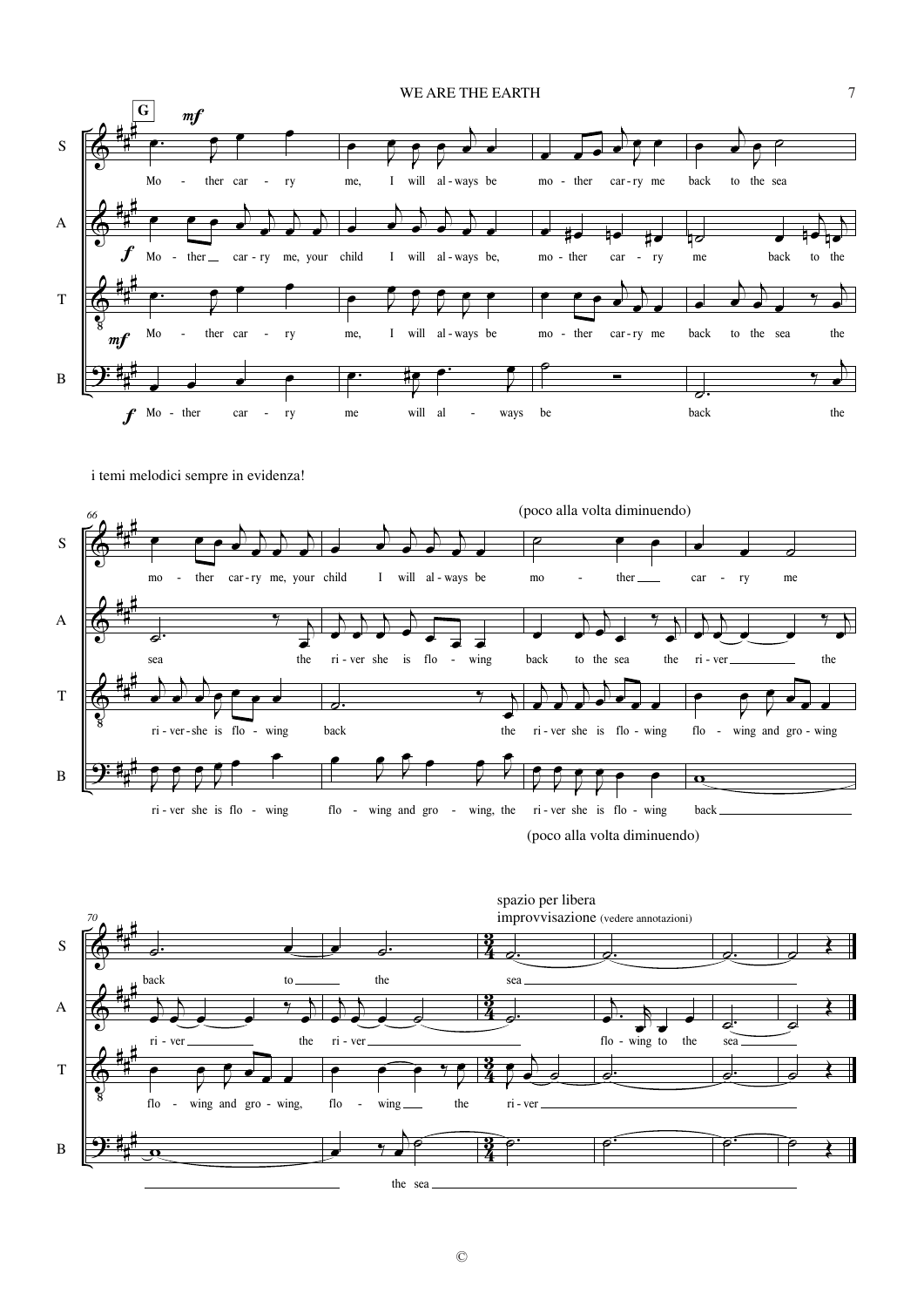## WE ARE THE EARTH Testi e traduzioni



**The river she is flowing, flowing and growing, the river she is flowing, down to the sea.**

**Mother, carry me, you child I will always be Mother, carry me, down to the sea.**

 *Il fiume scorre e cresce verso il mare.*

 *Madre ("madre-fiume"?\*) portami con te, voglio essere per sempre il tuo figlio portami con te verso il mare*

 *\*questo il motivo per cui è stato scelto "she is flowing" invece del talvolta usato "is flowing"*

**Ποτάμι με το ρέμα σου πείνα και φτώχεια παίρνεις, με τον καιρό τη λευτεριά σε όλους θα γιαγέρνεις.**

**Δικαιοσύνη φέρε μας, τσ' ειρήνης τα λουλούδια, τα ίσα δικαιώματα, τση φύσης τα τραγούδια.**

**Η φύση είν' το σπίτι μας, δασκάλα αυτή μεγάλη, αφουγκραστείτε τη φωνή τση σήμερο και πάλι!** 

> *O fiume, con la tua corrente, trascina via fame e povertà, col tempo, riporterai la libertà a tutti.*

 *Portaci la giustizia, i fiori della pace, parità di diritti, i canti della natura.*

 *La natura è la nostra casa e una grande maestra: ascoltate la sua voce, oggi e ancora!*

**The sea is swelling and floods up everything the fire lightning and destroys everything.**

**The earth dries up and everything dies, we earth and fire, sea and air.**

**Respecting, not exploiting we can save us all, we should never forget: the planet is our home!**

 *Il mare si sta gonfiando e allaga tutto, il fuoco e il fulmine distruggono tutto.*

 *La terra si secca e tutto muore, noi terra e fuoco, mare e aria.*

 *Potremo salvarci tutti rispettando, e non sfruttando la Terra. Non dovremmo mai dimenticare: il pianeta è la nostra casa!*